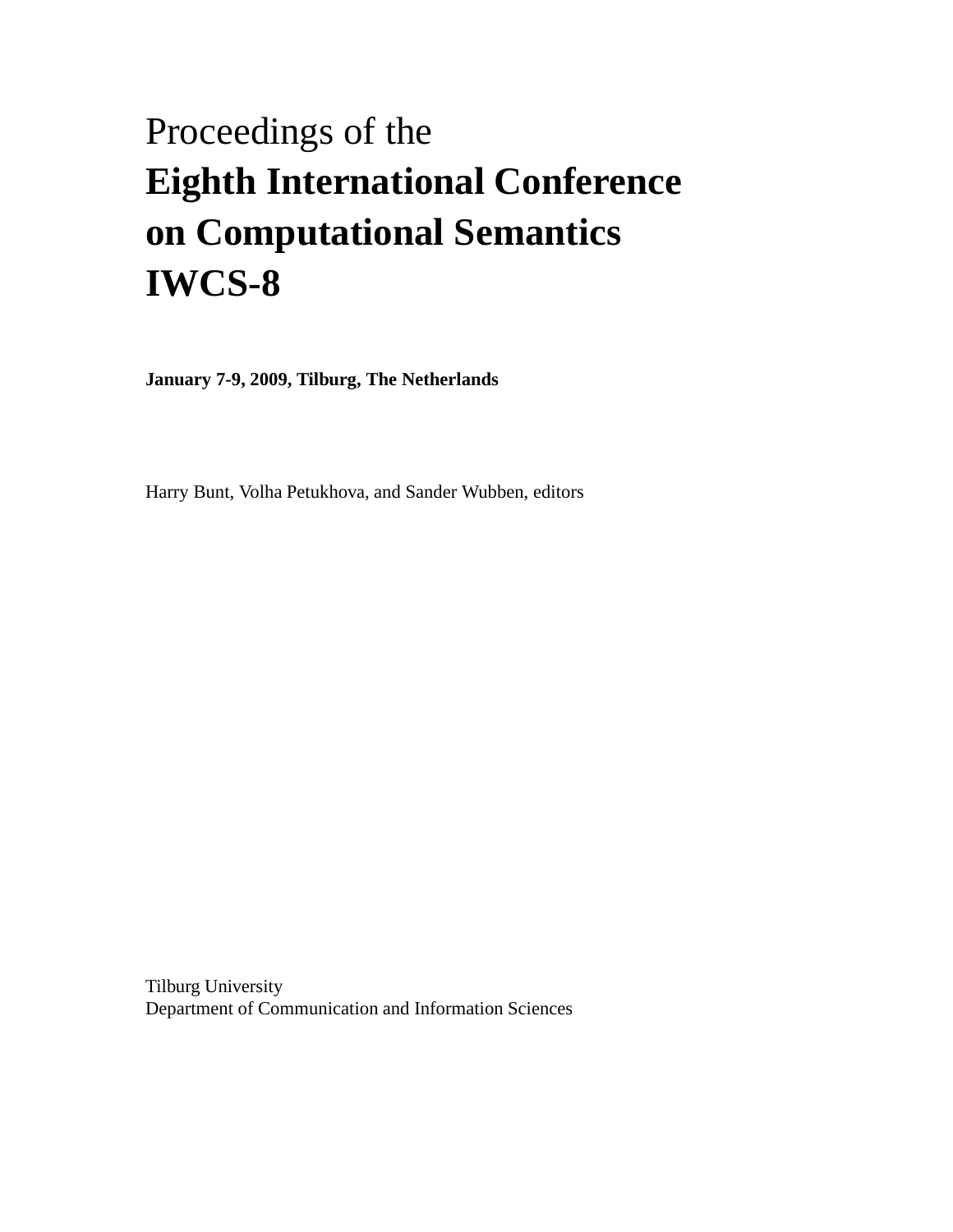Harry Bunt, Volha Petukhova, and Sander Wubben, editors

Proceedings of the Eighth International Conference on Computational Semantics IWCS-8

ISBN/EAN 978-90-74029-34-6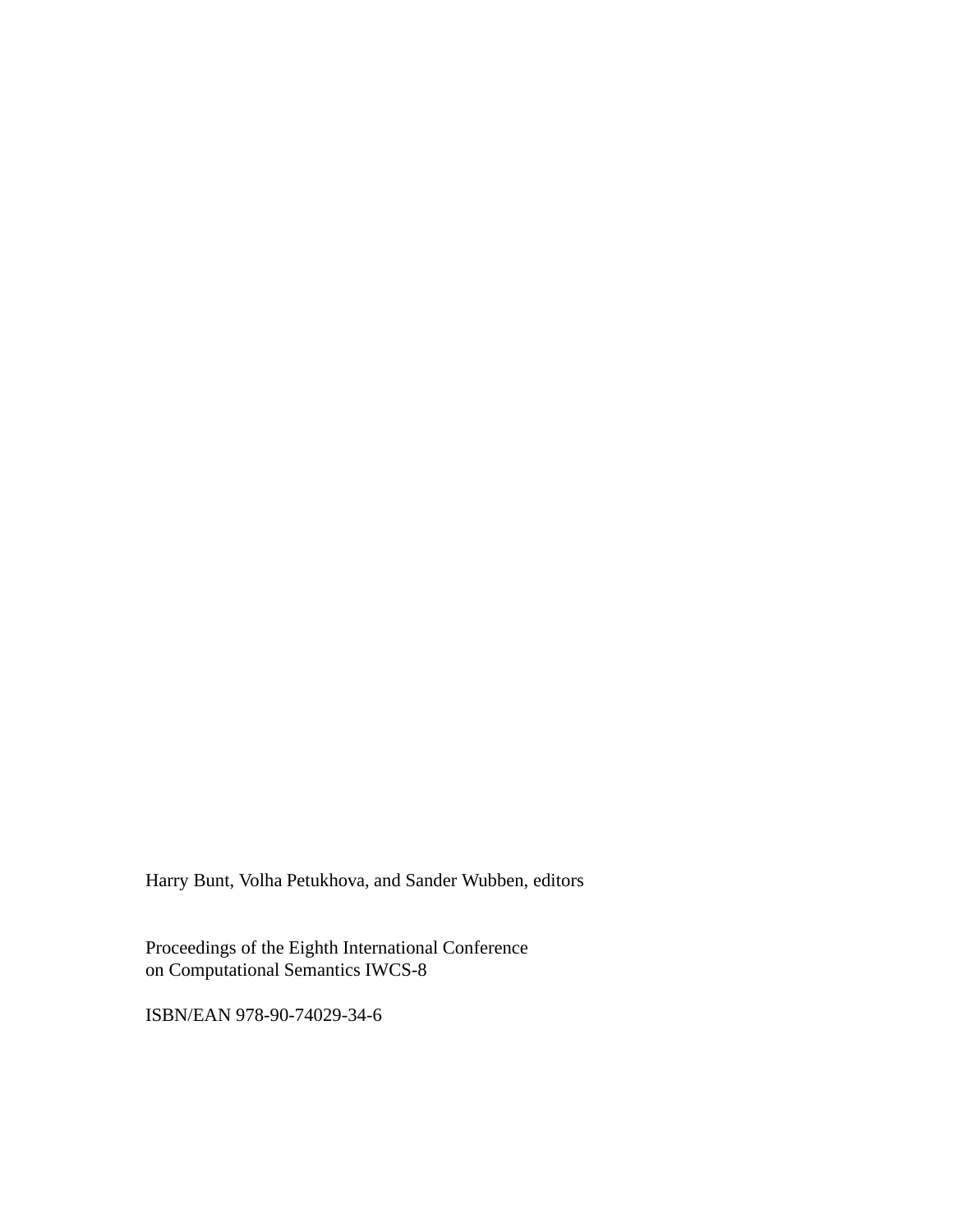### Preface: 15 years of IWCS

Fifteen years ago the idea of IWCS was born. We noted that, while there was a highly successful biennial workshop in the Netherlands on *formal* semantics, the Amsterdam Colloquium, that there was nothing comparable in the area of *computational* semantics, although that area seemed to be becoming at least as interesting and significant as formal semantics. As the Amsterdam Colloquium was always held in December in uneven years, we wanted to explore the possibility of a biennial workshop in the 'empty' December months of even years. And so the "International Workshop on Computational Semantics IWCS" (without a "1") was organised in December 1994. The Call for Papers featured the following list of topics:

- ambiguous (or 'underspecified') semantic representations
- the use of context in interpretation
- dynamic logic and natural language
- the semantics-pragmatics interface
- incremental interpretation
- alogrithmic aspects of interpretation
- type theory and natural language interpretation

Note the 'underspecified' semantic representations at the head of list  $-$  in quotes since the term was not yet widely used. About half of these topics are still topics of today's IWCS, but the current list is much larger, reflecting the breadth that IWCS has these days, and includes items such as semantic annotation and machine learning of semantic structures, topics that were not even dreamt of in 1994.

Among the speakers at the first IWCS were Johan Bos, Nick Asher, Tim Fernando, Claire Gardent, Jonathan Ginzburg, Graeme Hirst, Rodger Kibble, Daniel Marcu, Massimo Poesio, Stephen Pulman, Allan Ramsay, and Matthew Stone. There were some 35 participants, it was all quite small-scale and informal, and we all enjoyed it. So we decided to try again two years later, but since December appeared to be a stressful period for many people, we moved to January in 1997. And we stayed in January of uneven years ever since.

At IWCS-2 there were some 50 participants, and things began to look seriously. We went from two to two and a half days, included an excursion and a conference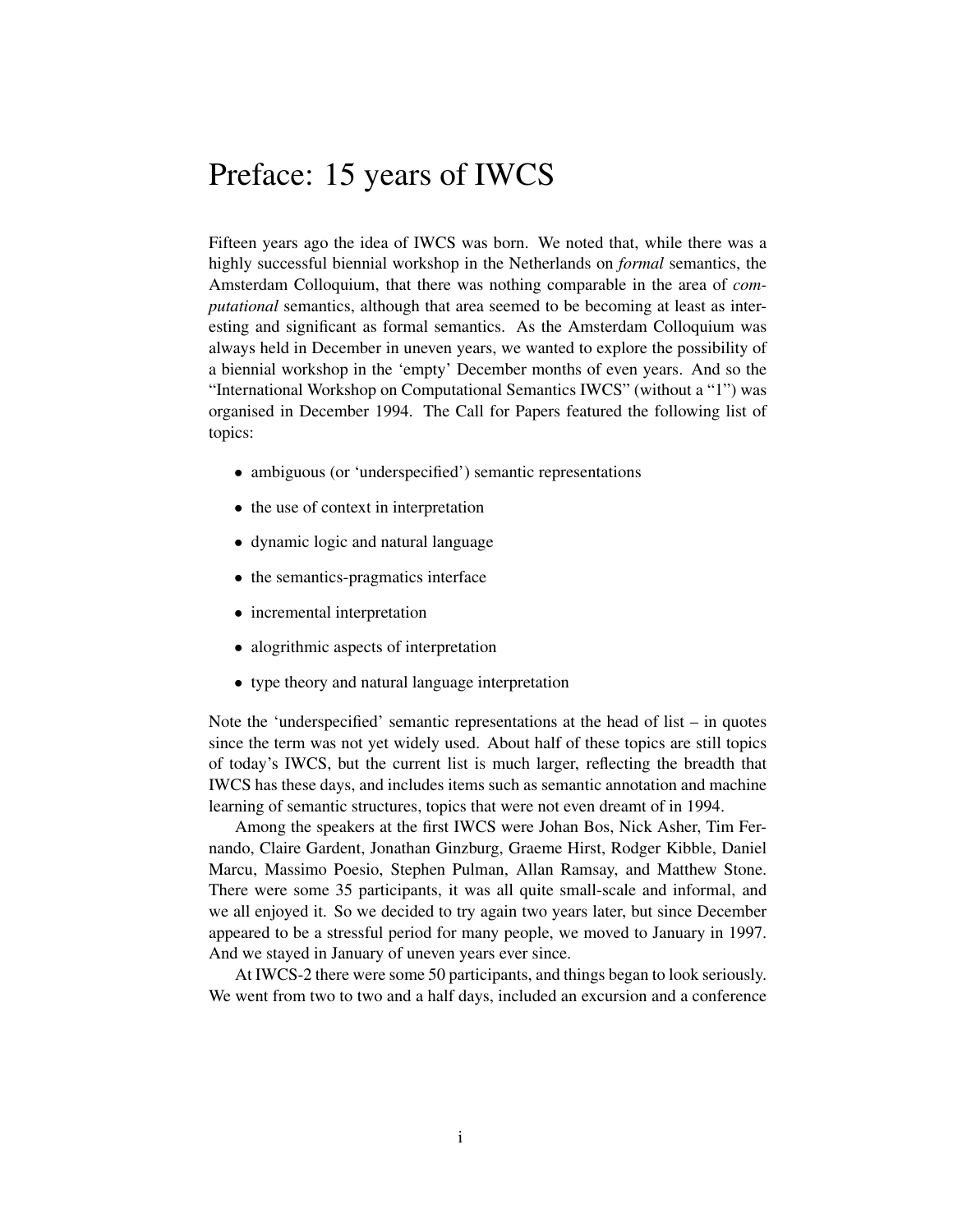dinner, and had invited speakers: Jerry Hobbs, Manfred Pinkal, and Lenhart Schubert. IWCS seemed to be a viable formula. And so we decided to go for a regular biennial series, which since then has been continuing successfully until now; a time span of 15 years since the start in 1994.

The many high-quality contributions to IWCS-2 inspired us to contact Kluwer Academic Publishers - would they be interested in publishing a book with edited selected papers from the workshop? Yes they were, and they even suggested the possibility of starting up a book series on computational semantics. After discussion with the editors of the Studies in Linguistics and Philosophy series, we decided to go for a subseries within the prestigious SLAP series. So far, *Computing Meaning*, volumes 1, 2, and 3 have been published, based on IWCS contributions.

IWCS-3, in 1999, included a meeting organized by Patrick Blackburn and Claire Gardent to discuss the idea of setting up a special interest group on computational semantics within ACL. This was an excellent idea, and meant the start of SIGSEM. Kees van Deemter, Patrick Blackburn, and James Pustejovsky were invited speakers at this workshop. Over the years, the invited speakers have invariably formed highlights at IWCS. In the period 2001-2007 invited speakers were James Allen, Alex Lascarides, Jan van Eijck, Patrick Hayes, Adam Kilgariff, Michiel van Lambalgen, Matthew Stone, Dafydd Gibbon, Alexander Koller, Daniel Marcu, Maarten de Rijke; Johan Bos, Makoto Kanazawa, and Paul Buitelaar, an impressive and varied list of prominent researchers, completed at IWCS-8 by Martha Palmer, Ido Dagan, and Massimo Poesio.

At IWCS-5, in 2003, an important new element was the organization, right before IWCS, of a joint workshop of the SIGSEM Working Group on the Representation of Multimodal Semantic Information which had been established in 2002, and an expert group of the International Organisation for Standardisation ISO concerned with interoperability in language resources. This associated workshop, with a focus on semantic annotation, has been continued in 2005 and 2007 and also continues this year, at the workshop called ISA-4: Fourth Joint ISO-SIGSEM Workshop on Interoperable Semantic Annotation.

At IWCS-7, in 2007, it was decided to change the name of IWCS from 'workshop' to 'conference', while keeping the abbreviation 'IWCS', in order to better do justice to the character and status that IWCS now has.

In 2009 I am going to resign from my full-time post at Tilburg University, and this seems a good moment for me to stop organizing IWCS. I am very pleased that Johan Bos and Stephen Pulman have offered to take over the organization. This will also mean that IWCS is going to move around, rather than stay in Tilburg forever. I would like to use this occasion to thank a number of people who have been especially important for the organization of IWCS over the years.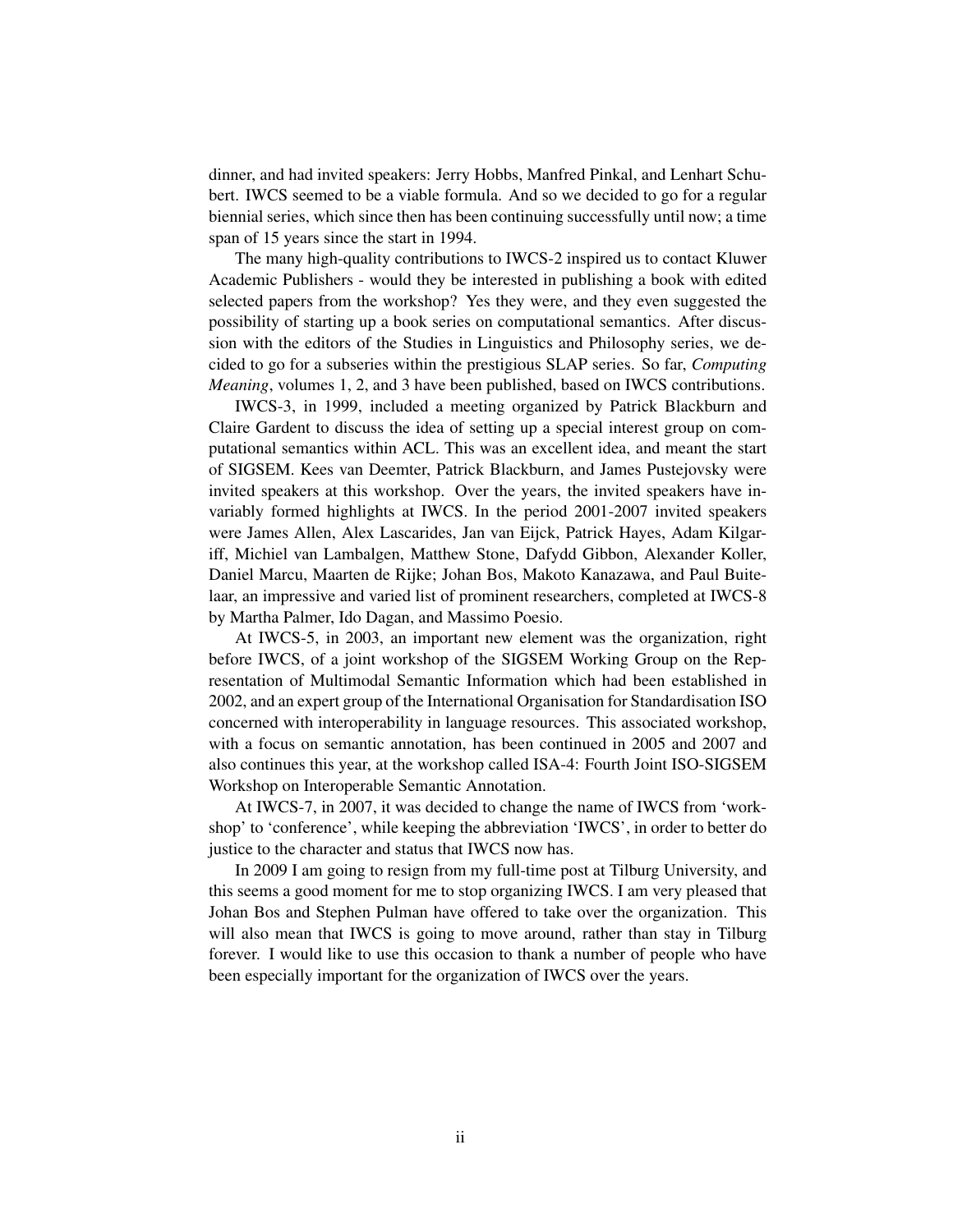The organization committee has always included Reinhard Muskens and nearly always Elias Thijsse, who have both given invaluable support. Ielka van der Sluis has played a pivotal role in the organization of IWCS-4, -5, and -6. She designed the beautiful IWCS logo, based on the ground plan of the Warande forest next to Tilburg University. Several PhD students have over the years contributed to the organization, including Gerrit Rentier, Leen Kievit, Margriet Verlinden, Yann Girard, Jeroen Geertzen, Roser Morante, Marieke van Erp, Olga Petukhova, and Sander Wubben. I am grateful to them all. Equally important has been the support of administrative staff. For many years, my then seceretary Anne Adriaensen has been essential for a smooth organization; in recent years, Femke Wieme and especially Lauraine Sinay have provided wonderful administrative assistance. The support of Leen Jacobs as financial manager of the Faculty of Humanities has also been indispensable. Special thanks go to Kiyong Lee and Laurent Romary for their role in organizing the ISO-SIGSEM workshops associated with IWCS since 2003.

The preface to a volume of IWCS proceedings is usually just one page. But at this turning point I thought it might be appropriate to look back a little, and to thank a number of people who have made IWCS into the well-established conference series that it has become. And looking forward, while they say that past performance is no guarantee for the future, with a new team of organizers and the prospect of having IWCS conferences in other locations, perhaps even more exciting than Tilburg, there are good reasons to believe that IWCS will continue to be a pleasant, fruitful, and inspiring opportunity to meet everyone who likes computational semantics.

Thank you all and best wishes,

Harry Bunt IWCS chair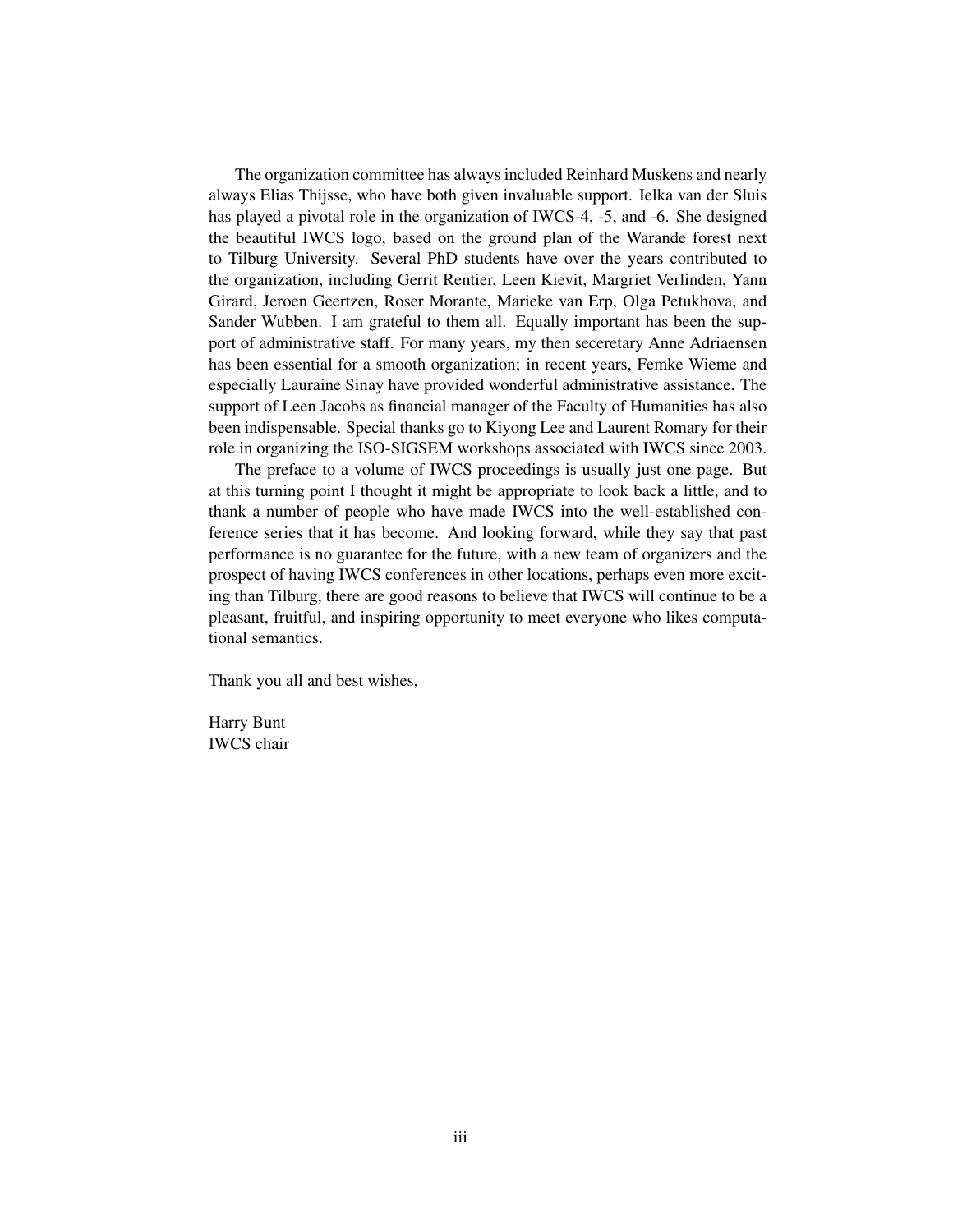### **Program Committee**

James Allen Anette Frank Don Moldovan Ron Artstein Dafydd Gibbon Reinhard Muskens Patrick Blackburn Jerry Hobbs Martha Palmer Harry Bunt (chair) Daniel Kayser Manfred Pinkal Nicoletta Calzolari Alexander Koller Massimo Poesio Jae-Woong Choe Emiel Krahmer Stephen Pulman Robin Cooper Alex Lascarides Allan Ramsay Kees van Deemter Kiyong Lee Laurent Romary Jan van Eijck Paul Mc Kevitt Patrick Saint-Dizier

# **Organizing Committee**

Johan Bos Olga Petukhova Harry Bunt (chair) Stephen Pulman Marieke van Erp Lauraine Sinay Jeroen Geertzen Sander Wubben Reinhard Muskens

### **Invited Speakers**

Ido Dagan Martha Palmer Massimo Poesio

## **Local Organization**

Tilburg University Faculty of Humanities Department of Communication and Information Sciences P.O.Box 90153 NL-5000 LE Tilburg The Netherlands

phone: (+31) - (0)13 - 466 81 18 fax:  $(+31) - (0)13 - 4662892$ email: computational.semantics@uvt.nl www: http://iwcs.uvt.nl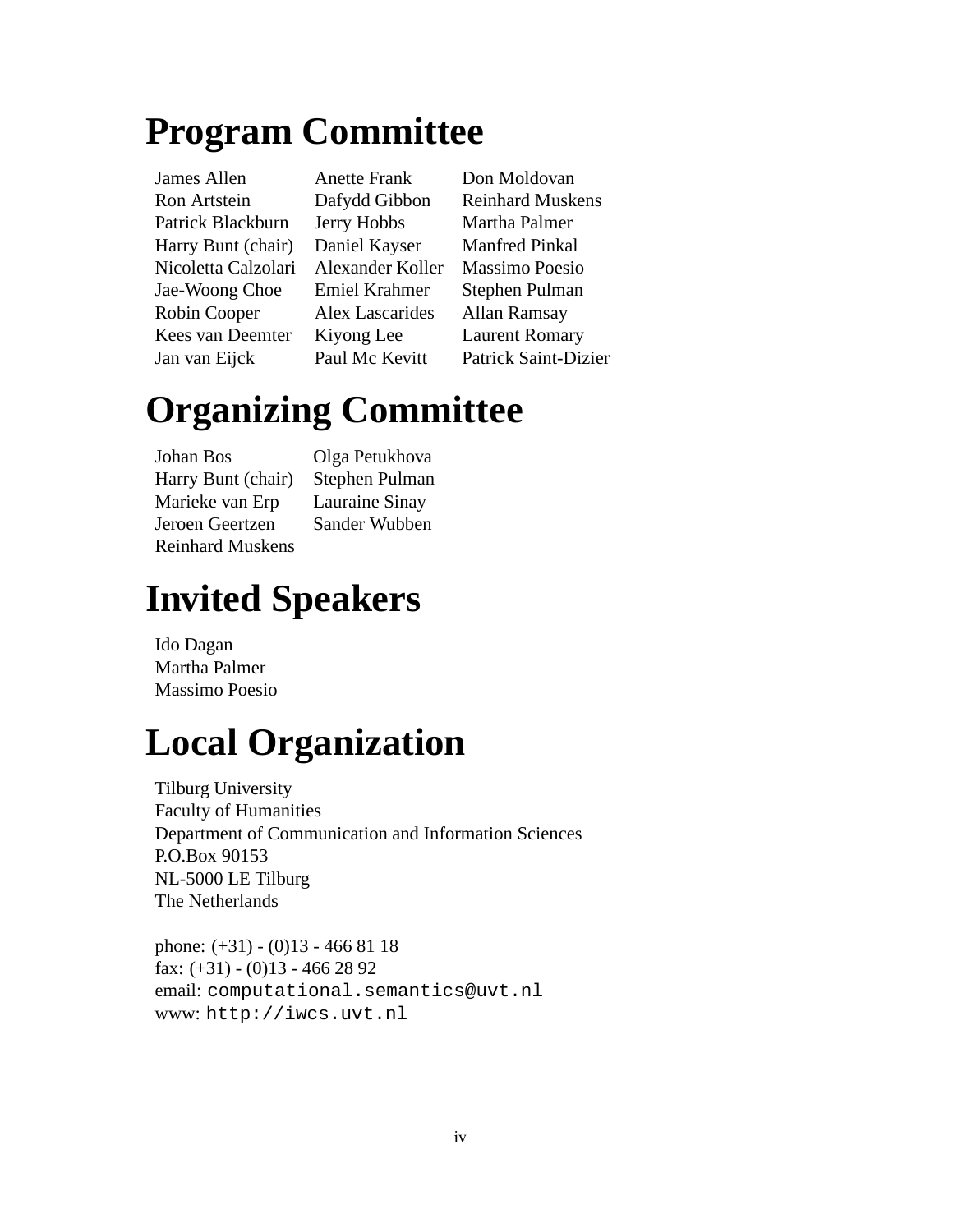#### Table of Contents

#### Invited talks

| It's time for a semantic inference engine                                           |  |
|-------------------------------------------------------------------------------------|--|
| <i>Knowing a word (sense) by its company</i>                                        |  |
| Play your way to an annotated corpus: Games with a purpose and anaphoric annotation |  |

#### Full papers

| Semantic Normalisation: a Framework and an Experiment                                      |  |
|--------------------------------------------------------------------------------------------|--|
| A computational account of comparative implicatures for a spoken dialogue agent            |  |
| <b>Computing Genitive Superlatives</b>                                                     |  |
| Semantic annotations as complimentary to underspecified semantic representations           |  |
| Automatic identification of semantic relations in Italian complex nominals                 |  |
| <b>Understanding Mental States in Natural Language</b>                                     |  |
| A Conceptual and Operational Model for Procedural Texts and its Use in Textual Integration |  |
| <b>Inference Rules for Recognizing Textual Entailment</b>                                  |  |
| Supporting inferences in semantic space: representing words as regions                     |  |
| An Extensible Toolkit for Computational Semantics                                          |  |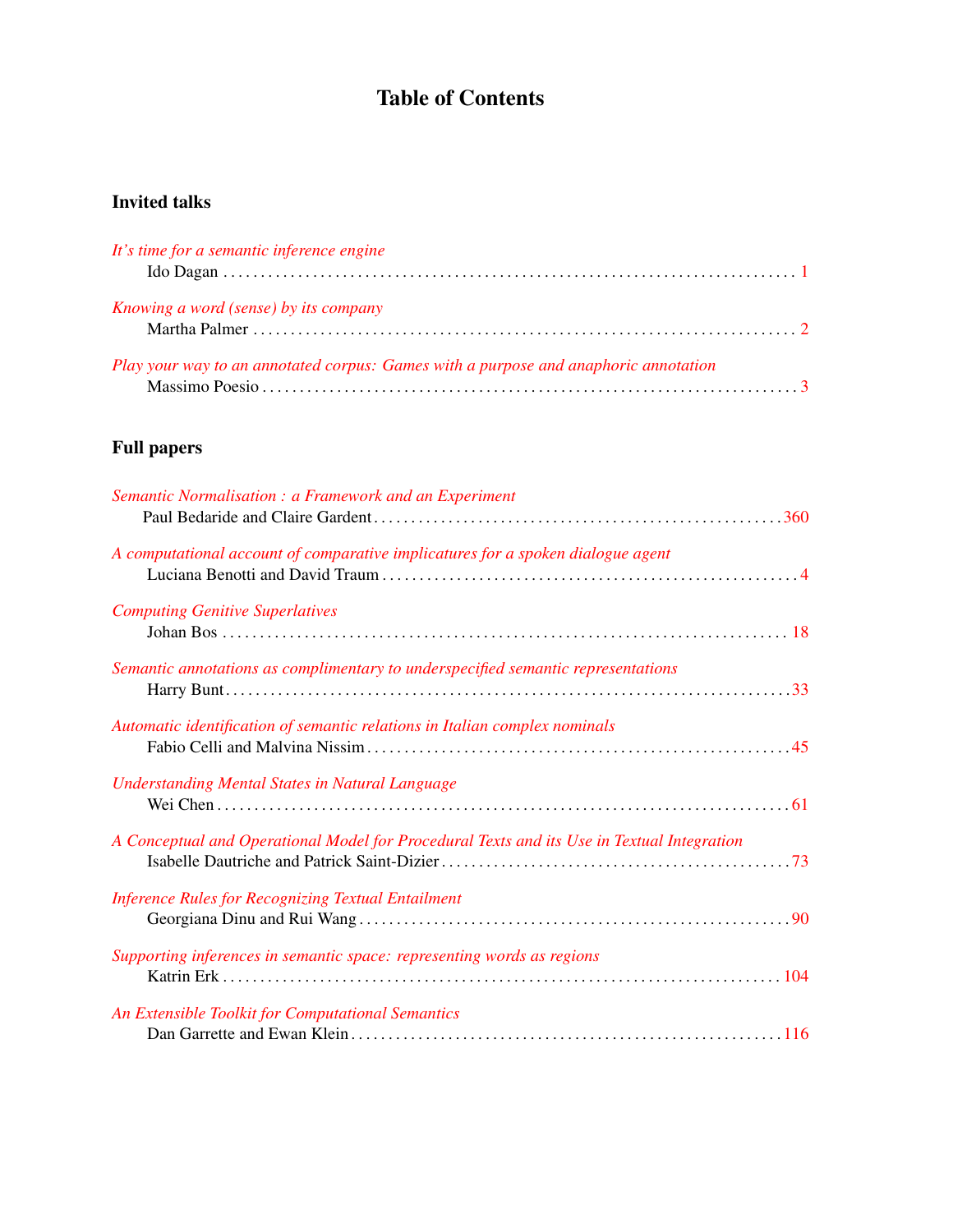| Dialogue Modelling and the Remit of Core Grammar<br>Eleni Gregoromichelaki, Yo Sato, Ruth Kempson, Andrew Gargett and Christine Howes  128 |  |
|--------------------------------------------------------------------------------------------------------------------------------------------|--|
| An extended model of natural logic                                                                                                         |  |
| Towards a Multidimensional Semantics of Discourse Markers in Spoken Dialogue                                                               |  |
| <b>GLML: Annotating Argument Selection and Coercion</b><br>James Pustejovsky, Jessica Moszkowicz, Olga Batiukova and Anna Rumshisky 169    |  |
| Using English for commonsense knowledge                                                                                                    |  |
| Disambiguating quantifier scope in DTS                                                                                                     |  |
| <b>Reliable Discourse Markers for Contrast Relations</b>                                                                                   |  |

#### Reserve papers

| Disambiguation of Polysemous Verbs for Rule-based Inferencing                                     |  |
|---------------------------------------------------------------------------------------------------|--|
|                                                                                                   |  |
| An Ordering of Terms Based on Semantic Relatedness                                                |  |
|                                                                                                   |  |
| A Multiclassifier based Approach for Word Sense Disambiguation using Singular Value Decomposition |  |
|                                                                                                   |  |

#### Short papers / project abstracts

| Towards an Analysis of Opinions in News Editorials: How positive was the year? (project abstract)                                                                                  |  |
|------------------------------------------------------------------------------------------------------------------------------------------------------------------------------------|--|
| The NOMAGE Project Annotating the semantic features of French nominalizations (project abstract)<br>Antonio Balvet, Pauline Haas, Richard Huyghe, Anne Jugnet and Rafael Marn  264 |  |
| A methodological note on the definition of semantic annotation languages (short paper)                                                                                             |  |
| <b>Flexible Semantic Composition with DUDES (short paper)</b>                                                                                                                      |  |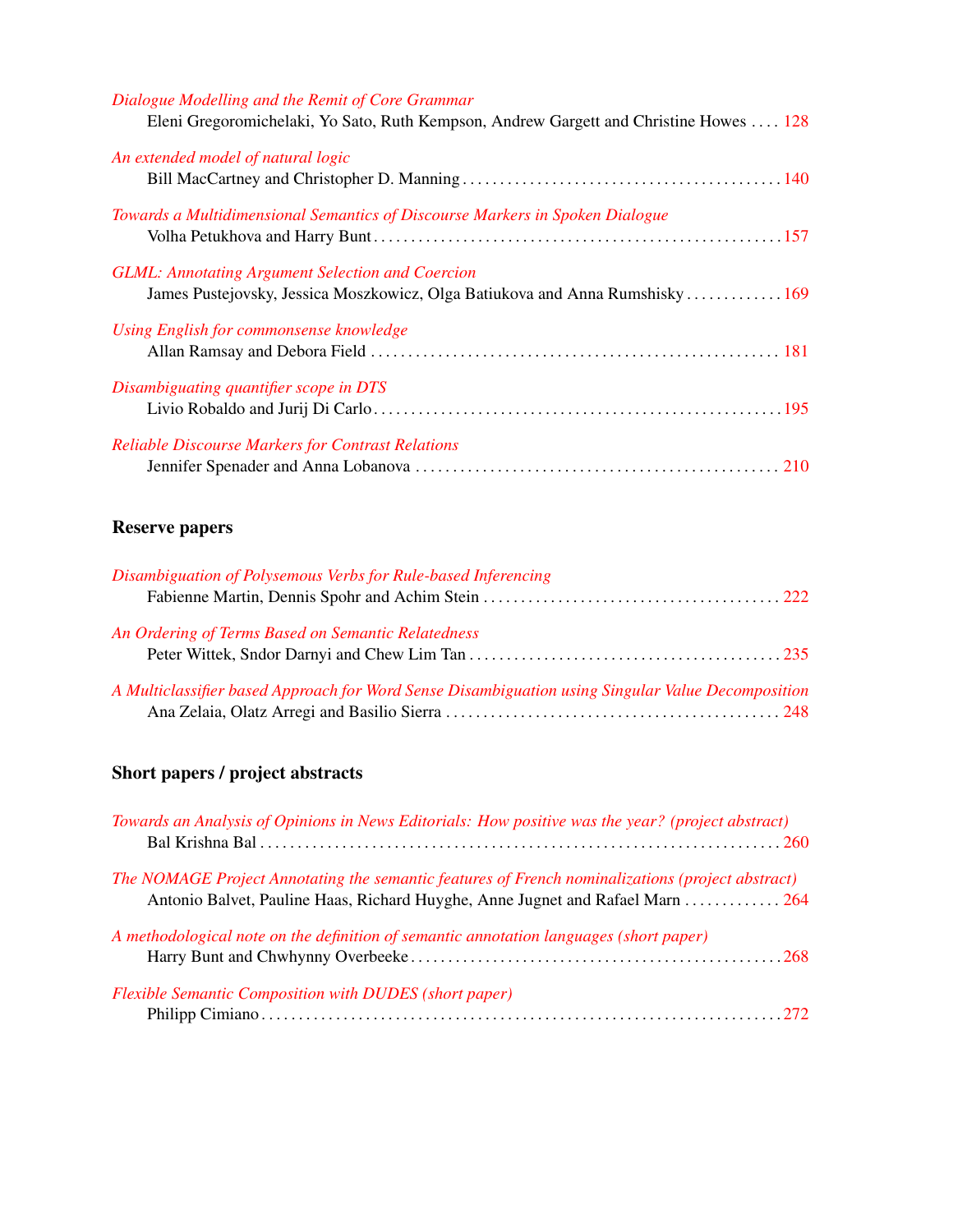| Computing Implicit Entities and Events for story understanding (short paper)                                                                                                    |
|---------------------------------------------------------------------------------------------------------------------------------------------------------------------------------|
| Comparing Alternative Data-Driven Ontological Vistas of Natural History (short paper)                                                                                           |
| Semantic interpretation of Dutch spoken dialogue (short paper)                                                                                                                  |
| Towards Acquisition of Taxonomic Inference (short paper)                                                                                                                        |
| Formalisation of Intensionality as Algorithms (project abstract)                                                                                                                |
| A Study of a Segmentation Technique for Dialogue Act Assignation (short paper)                                                                                                  |
| Application of Cognitive Strategies to Chinese Noun Classifier E-learning (short paper)                                                                                         |
| Qualia Based Lexical Knowledge for the Disambiguation of the Japanese Postposition 'No' (short<br><i>paper</i> )                                                                |
| Developing a Computer-facilitated Tool for Acquiring Near-synonyms in Chinese and English (short<br><i>paper</i> )                                                              |
| Well-formed Default Unification in Non-deterministic Multiple Inheritance Hierarchies (short paper)                                                                             |
| Towards a Cognitive Approach for the Automated Detection of Connotative Meaning (short paper)<br>Jaime Snyder, Michael A. D'Eredita, Ozgur Yilmazel and Elizabeth D. Liddy  326 |
| Semantic Argument Structure in DiscoursE: The SEASIDE project (project abstract)                                                                                                |
| An Application of Lexical Semantics Annotation to Question-Answering in e-Farming (project abstract)                                                                            |
| A novel approach to mapping FrameNet lexical units to WordNet synsets (short paper)                                                                                             |
| Concept and Relation Extraction in the Finance Domain (project abstract)                                                                                                        |
| Identifying the Epistemic Value of Discourse Segments in Biology Texts (project abstract)                                                                                       |